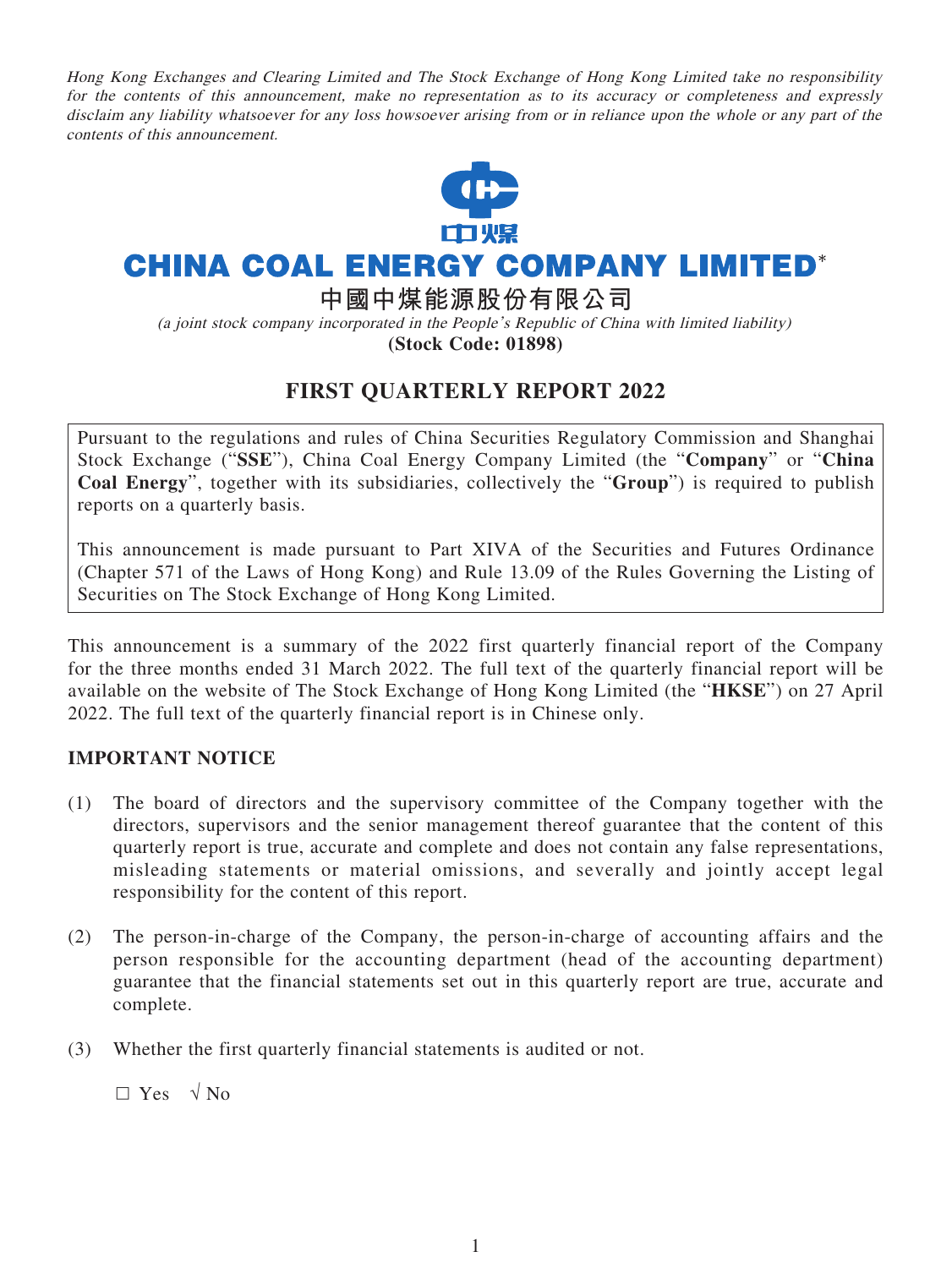# **I. MAJOR FINANCIAL DATA**

# **(I) Major Accounting Data and Financial Indicators**

Unit: RMB' 000

|                                                                                                          | <b>The</b>              | The corresponding period<br>of the previous year |                     | Increase/<br>decrease in<br>the reporting<br>period as<br>compared to the<br>corresponding<br>period of the<br>previous year $(\%)$ |
|----------------------------------------------------------------------------------------------------------|-------------------------|--------------------------------------------------|---------------------|-------------------------------------------------------------------------------------------------------------------------------------|
| <b>Items</b>                                                                                             | reporting<br>period     | <b>Before</b><br>adjustment                      | After<br>adjustment | After<br>adjustment                                                                                                                 |
| Operational revenue                                                                                      | 61,729,684              | 44,442,528                                       | 46,235,922          | 33.5                                                                                                                                |
| Net profit attributable to shareholders of<br>the listed company                                         | 6,792,681               | 3,509,206                                        | 3,516,799           | 93.1                                                                                                                                |
| Net profit attributable to shareholders of<br>the listed company net of non-recurring<br>gains or losses | 6,775,438               | 3,478,859                                        | 3,477,378           | 94.8                                                                                                                                |
| Net cash flows generated from operating<br>activities                                                    | 9,969,791               | 5,835,827                                        | 6,129,242           | 62.7                                                                                                                                |
| Basic earnings per share (RMB per share)                                                                 | 0.51                    | 0.26                                             | 0.27                | 88.9                                                                                                                                |
| Diluted earnings per share (RMB per share)                                                               | 0.51                    | 0.26                                             | 0.27                | 88.9                                                                                                                                |
| Weighted average return on net assets $(\%)$                                                             |                         |                                                  |                     | Increased<br>by 2.35<br>percentage                                                                                                  |
|                                                                                                          | 5.76                    | 3.41                                             | 3.41                | points                                                                                                                              |
|                                                                                                          | As at the<br>end of the | As at the end<br>of the previous year            |                     | Increase/<br>decrease at<br>the end of the<br>reporting<br>period as<br>compared to<br>the end of the<br>previous<br>year $(\% )$   |
|                                                                                                          | reporting<br>period     | <b>Before</b><br>adjustment                      | After<br>adjustment | <b>After</b><br>adjustment                                                                                                          |
| Total assets                                                                                             | 338,020,879             | 321,738,497                                      | 322,766,094         | 4.7                                                                                                                                 |
| Owners' equity attributable to shareholders<br>of the listed company                                     | 121,629,753             | 113,786,250                                      | 114,225,228         | 6.5                                                                                                                                 |

Note: "The reporting period" refers to the three-month period from the beginning of the quarter to the end of the quarter, the same below.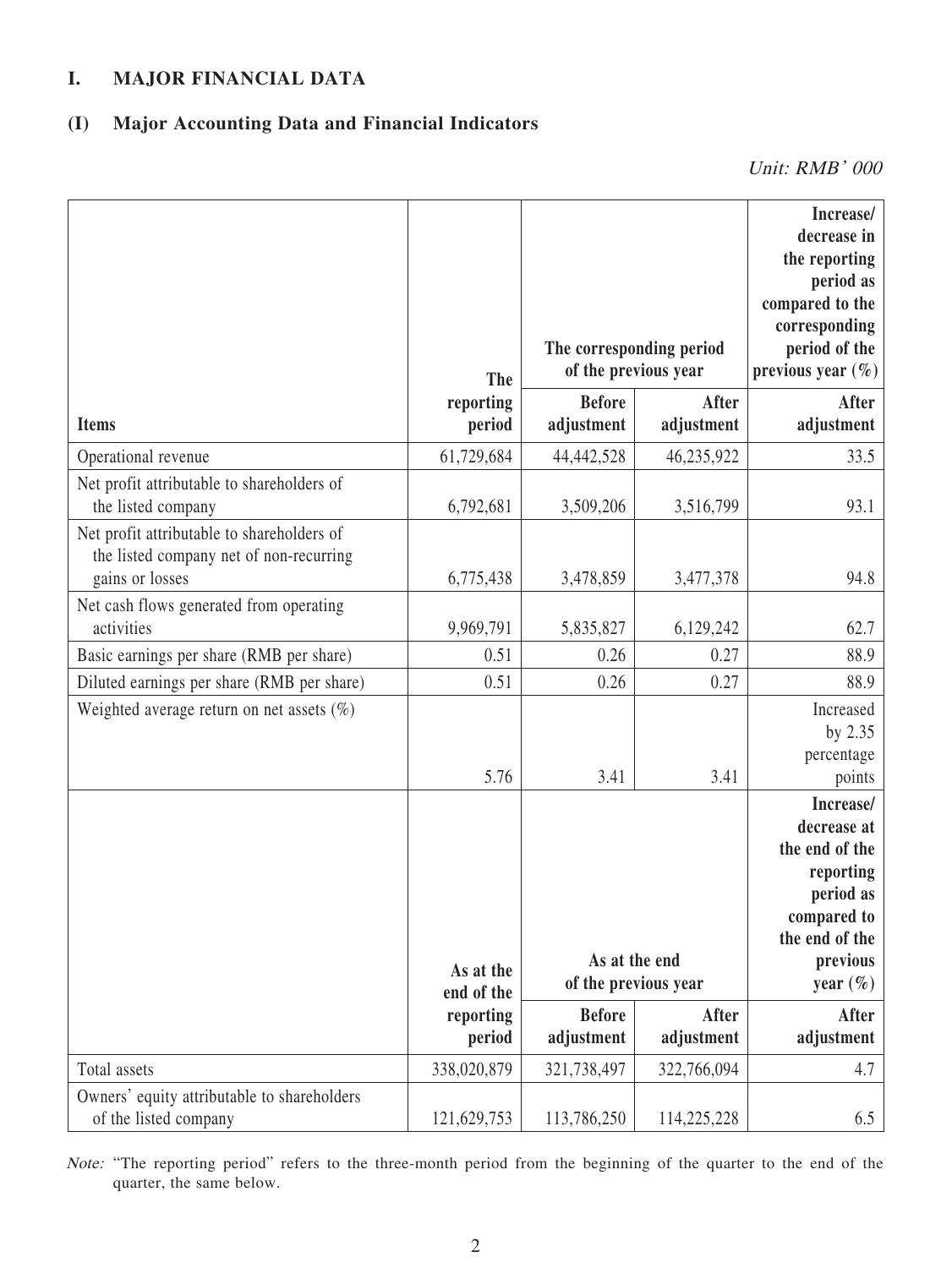## **Explanation of the reasons for retrospective adjustment or restatement**

- 1. For business combination under common control of the Company, the Company has retrospectively adjusted the figures for the corresponding period of the previous year and as at the end of the previous year in accordance with the relevant requirements of the accounting standards;
- 2. According to the requirement of "Accounting Treatment for the Sale of Products or By-Products Produced by the Enterprise Before Fixed Assets Reaching Intended Use or in the Course of Research and Development (關於企業將固定資產達到預定可使用狀態前或者 研發過程中產出的產品或副產品對外銷售的會計處理)" in the Interpretation No.15 of the Accounting Standards for Business Enterprises (《企業會計準則解釋第15號》) issued by the Ministry of Finance on 30 December 2021, the Company has retrospectively adjusted the figures for the corresponding period of previous year and as at the end of previous year.

## **(II) Non-recurring gains or losses and relevant amounts**

Unit: RMB' 000

|                                                                                                                                                                                                                      | <b>Amount for</b><br>the reporting |                     |
|----------------------------------------------------------------------------------------------------------------------------------------------------------------------------------------------------------------------|------------------------------------|---------------------|
| <b>Items</b>                                                                                                                                                                                                         | period                             | <b>Explanations</b> |
| Profit or loss on disposal of non-current assets                                                                                                                                                                     | 3,553                              |                     |
| Government grants included in profit or loss for the<br>current period, excluding those closely related to the<br>Company's ordinary business and granted on an<br>ongoing basis in fixed amount or volume according |                                    |                     |
| to certain principles under national policies                                                                                                                                                                        | 40,532                             |                     |
| Gain or loss from external entrusted loans                                                                                                                                                                           | 49                                 |                     |
| Other non-operating income and expenses apart<br>from the foregoing                                                                                                                                                  | $-19,523$                          |                     |
| Less: Effect of income tax                                                                                                                                                                                           | 4,991                              |                     |
| Impact on minority shareholders' interests (after tax)                                                                                                                                                               | 2,377                              |                     |
| Total                                                                                                                                                                                                                | 17,243                             |                     |

Explanation for determination of the non-recurring profit or loss items defined in the Explanatory Announcement No. 1 on Information Disclosure for Companies Offering Their Securities to the Public-Extraordinary Profit and Loss as recurring items is as below:

 $\Box$  Applicable  $\sqrt{N}$  Not applicable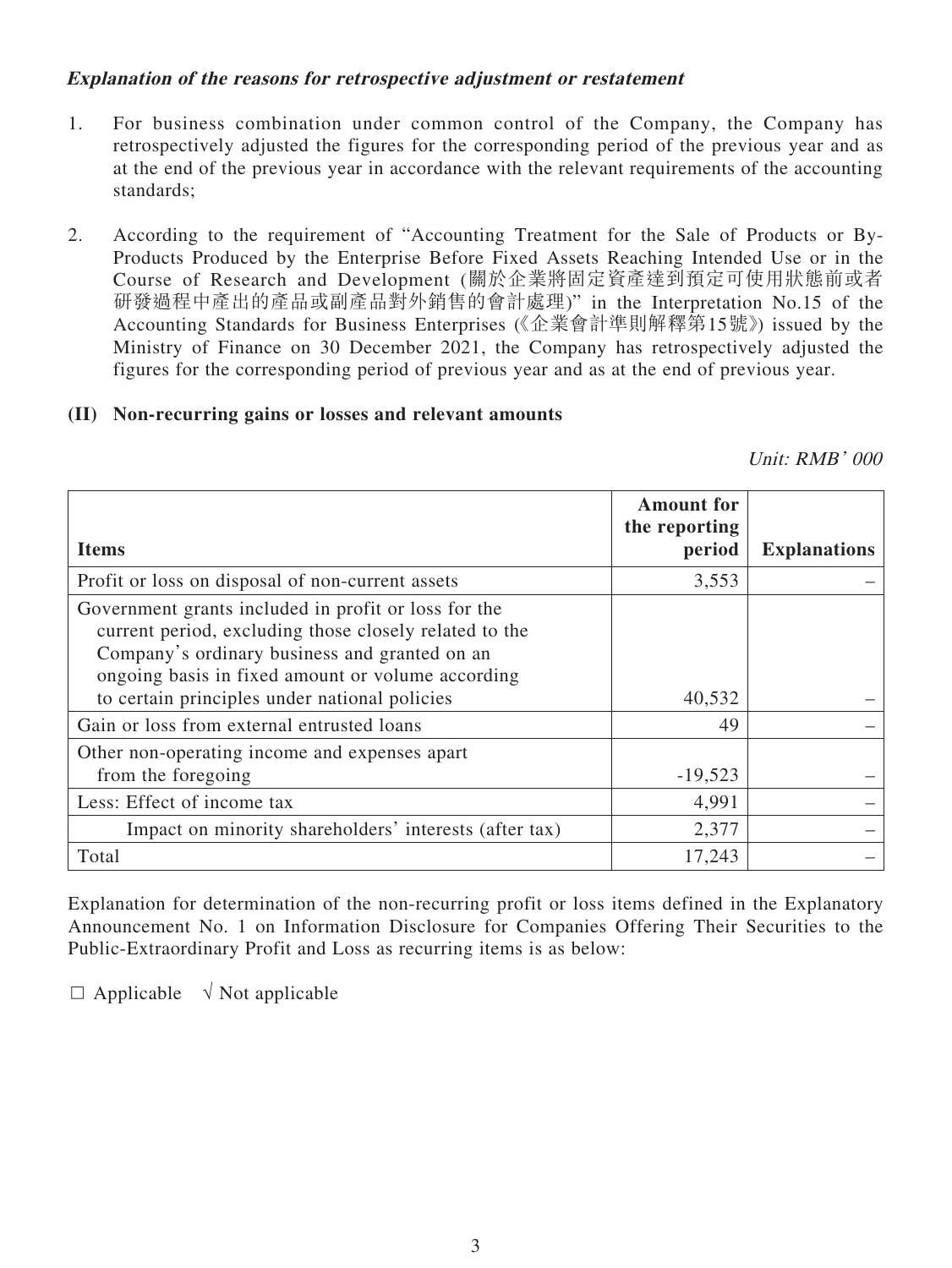# **(III) Major production and operational data**

Unit: RMB

| <b>Items</b> |       |                                                 | Unit           | January to<br><b>March 2022</b> | January to<br><b>March 2021</b><br>(Restated) | Percentage<br>change $%$ |
|--------------|-------|-------------------------------------------------|----------------|---------------------------------|-----------------------------------------------|--------------------------|
| I.           |       | <b>Coal operations</b>                          |                |                                 |                                               |                          |
|              | 1.    | Production volume of commercial coal            | 10,000 tonnes  | 3,049                           | 2,872                                         | 6.2                      |
|              |       | Of which: Thermal coal                          | 10,000 tonnes  | 2,721                           | 2,553                                         | 6.6                      |
|              |       | Coking coal                                     | 10,000 tonnes  | 328                             | 319                                           | 2.8                      |
|              | 2.    | Sales volume of commercial coal                 | 10,000 tonnes  | 6,957                           | 7,671                                         | $-9.3$                   |
|              |       | Sales volume of self-produced coal<br>(1)       | 10,000 tonnes  | 3,081                           | 2,871                                         | 7.3                      |
|              |       | Of which: external sales volume                 | 10,000 tonnes  | 2,841                           | 2,696                                         | 5.4                      |
|              |       | Sales volume of proprietary coal trading<br>(2) | 10,000 tonnes  | 3,720                           | 4,496                                         | $-17.3$                  |
|              |       | Of which: external sales volume                 | 10,000 tonnes  | 3,525                           | 4,227                                         | $-16.6$                  |
|              |       | Agency sales of coal<br>(3)                     | 10,000 tonnes  | 156                             | 304                                           | $-48.7$                  |
| II.          |       | Coal chemical operations                        |                |                                 |                                               |                          |
|              | (I)   | Polyolefin                                      |                |                                 |                                               |                          |
|              |       | Polyethylene production volume<br>1.            | 10,000 tonnes  | 18.2                            | 20.2                                          | $-9.9$                   |
|              |       | Sales volume                                    | 10,000 tonnes  | 16.4                            | 19.5                                          | $-15.9$                  |
|              |       | 2.<br>Polypropylene production volume           | 10,000 tonnes  | 18.7                            | 19.5                                          | $-4.1$                   |
|              |       | Sales volume                                    | 10,000 tonnes  | 16.5                            | 19.1                                          | $-13.6$                  |
|              | (II)  | Urea                                            |                |                                 |                                               |                          |
|              |       | Production volume<br>1.                         | 10,000 tonnes  | 47.7                            | 53.8                                          | $-11.3$                  |
|              |       | 2.<br>Sales volume                              | 10,000 tonnes  | 59.8                            | 63.7                                          | $-6.1$                   |
|              | (III) | Methanol                                        |                |                                 |                                               |                          |
|              |       | Production volume<br>1.                         | 10,000 tonnes  | 50.5                            | 24.2                                          | 108.7                    |
|              |       | 2.<br>Sales volume                              | 10,000 tonnes  | 49.3                            | 24.3                                          | 102.9                    |
|              |       | Of which: external sales volume                 | 10,000 tonnes  | 9.4                             | 4.5                                           | 108.9                    |
| III.         |       | Coal mining equipment operations                |                |                                 |                                               |                          |
|              | 1.    | Output value of coal mining equipment           | RMB100 million | 26.0                            | 21.8                                          | 19.3                     |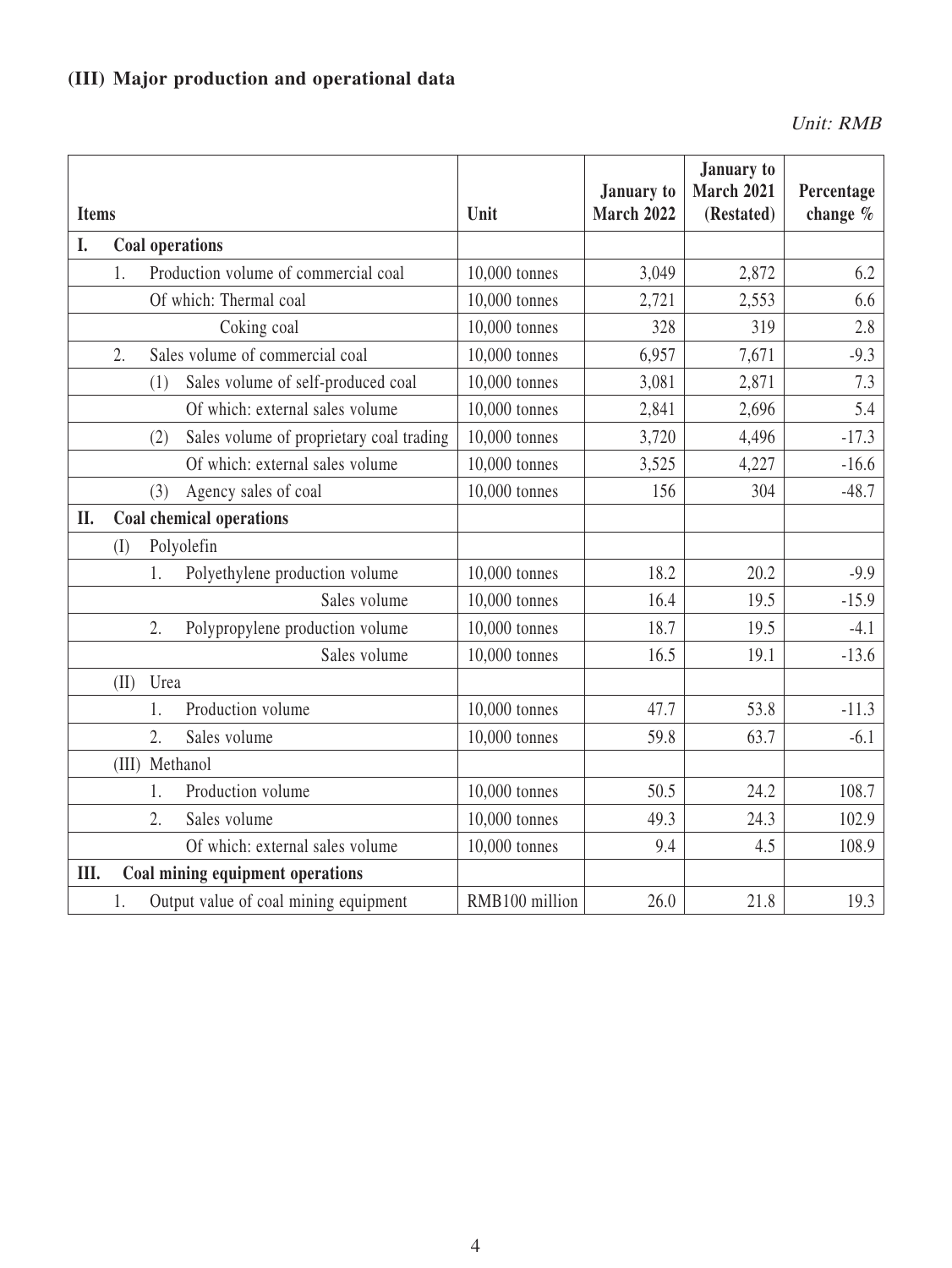## **(IV) Major differences arising from the adoption of different accounting standards in preparing the financial statements**

Unit: RMB' 000

|     |                                                                      | Net profit attributable<br>to shareholders of the<br>listed company |                                        | Net assets attributable<br>to shareholders of the<br>listed company |                                   |
|-----|----------------------------------------------------------------------|---------------------------------------------------------------------|----------------------------------------|---------------------------------------------------------------------|-----------------------------------|
|     |                                                                      | January to<br>March 2022                                            | January to<br>March 2021<br>(Restated) | 31 March<br>2022                                                    | 31 December<br>2021<br>(Restated) |
|     | According to PRC GAAP                                                | 6,792,681                                                           | 3,516,799                              | 121,629,753                                                         | 114,225,228                       |
|     | Items and amounts adjusted according to IAS:                         |                                                                     |                                        |                                                                     |                                   |
| (a) | Adjustment to special funds and deferred tax of the coal<br>industry | 615,491                                                             | 521,702                                | $-88,682$                                                           | $-62,332$                         |
| (b) | Adjustment to floating of non-tradable shares under equity<br>split  |                                                                     |                                        | $-155,259$                                                          | $-155,259$                        |
| (c) | Adjustment to government grants                                      | 927                                                                 | 927                                    | $-17,623$                                                           | $-18,550$                         |
|     | According to IAS                                                     | 7,409,099                                                           | 4,039,428                              | 121,368,189                                                         | 113,989,087                       |

Explanations on major reconciliations are as follows:

- (a) Adjustment to special reserves and relevant deferred tax: special reserves comprise maintenance fee, safety fund, coal mine transformation fund, mining environmental restoration security deposit and sustainable development reserve. Under PRC GAAP, the Company should make provisions for the special reserves which will be accounted as the production cost and contributions made to the special reserves of equity attributable to shareholders. Non-capital expenditure incurred should be directly offset against special reserves upon incurrence, while capital expenditure incurred should be recorded as fixed assets upon completion, and offset against special reserves based on the cost of the fixed assets with accumulated depreciation fully recognised. After that, no subsequent provisions for depreciation would be made to the relevant fixed assets. Under IFRS, provisions made for the special reserves should be recorded as retained earnings provision while the relevant expenditures are recognised upon incurrence and the special reserves are accordingly transferred to retained earnings.
- (b) Under PRC GAAP, the consideration paid by holders of non-tradable shares to holders of tradable shares in accordance with the reform proposal of equity split should be recorded as long-term equity investments in the balance sheet. Under IFRS, such consideration shall be recorded as interests of minority shareholders directly deducted from the equity attributable to shareholders.
- (c) Under PRC GAAP, subsidies considered as capital investment by the government should be recorded in "capital reserve". Under IFRS, the subsidies mentioned above shall be treated as government grants.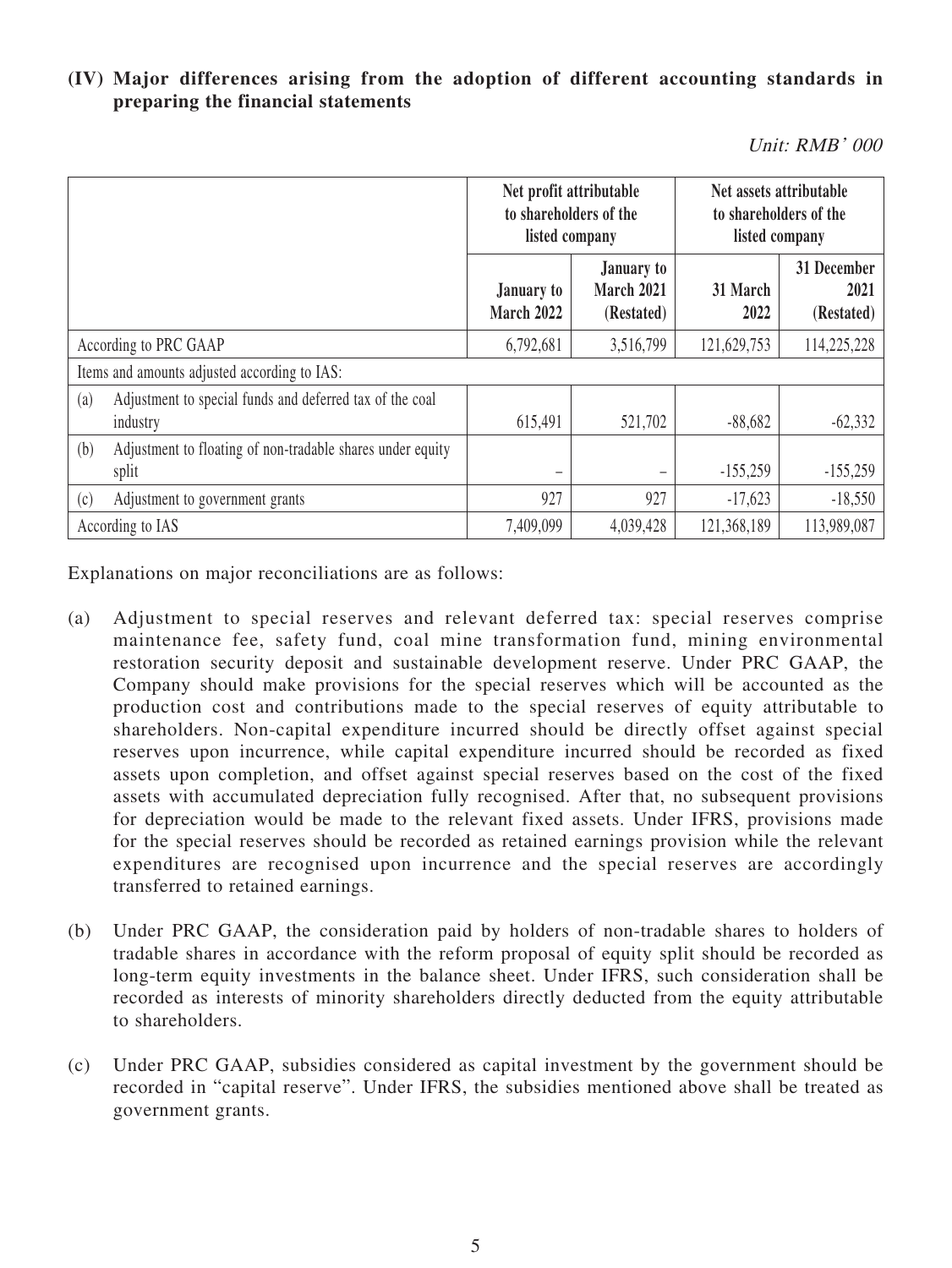# **(V) Changes of the major accounting data and financial indicators and the reasons thereof**

 $\sqrt{\text{Applied}} = \square$  Not applicable

| <b>Items</b>                                                                                                                  | Percentage<br>change $(\% )$                   | <b>Major</b> reasons                                                                                                                                                                                                                                                                                                             |
|-------------------------------------------------------------------------------------------------------------------------------|------------------------------------------------|----------------------------------------------------------------------------------------------------------------------------------------------------------------------------------------------------------------------------------------------------------------------------------------------------------------------------------|
| Operating revenue-reporting period                                                                                            | 33.5                                           | Mainly due to the high market prices of<br>commercial coal and coal chemical<br>products and the great efforts of the<br>Company in increasing production and<br>sales to ensure energy supply, resulting<br>in a year-on-year increase of operating<br>revenue of the Company.                                                  |
| Net profit attributable to shareholders<br>of the listed company-reporting<br>period                                          | 93.1                                           | Mainly due to the high market prices of<br>commercial coal, the great efforts of the<br>Company in increasing production and<br>sales to ensure energy supply leading to<br>the increase in production and sales of<br>self-produced commercial coal and the<br>increase in investment gain recognised<br>in investee companies. |
| Net profit attributable to shareholders<br>of the listed company net of non-<br>recurring gains or losses-reporting<br>period | 94.8                                           | The same as above.                                                                                                                                                                                                                                                                                                               |
| Net cash flows generated from<br>operating activities-reporting period                                                        | 62.7                                           | Mainly due to the growth of the operating<br>results of the Company and the further<br>enhanced lean management of funds<br>to reduce the occupation of working<br>capital, enabling the Company to<br>maintain its strong capability to<br>generate cash.                                                                       |
| Basic earnings per share (RMB per<br>share) – reporting period                                                                | 88.9                                           | Mainly due to the significant year-on-<br>year increase in the Company's net<br>profit attributable to shareholders of the<br>listed company.                                                                                                                                                                                    |
| Diluted earnings per share (RMB per<br>share) – reporting period                                                              | 88.9                                           | The same as above.                                                                                                                                                                                                                                                                                                               |
| Weighted average return on net assets<br>$(\%)$ – reporting period                                                            | Increased<br>by $2.35$<br>percentage<br>points | Mainly due to the significant year-on-<br>year increase in the Company's net<br>profit attributable to shareholders of the<br>listed company.                                                                                                                                                                                    |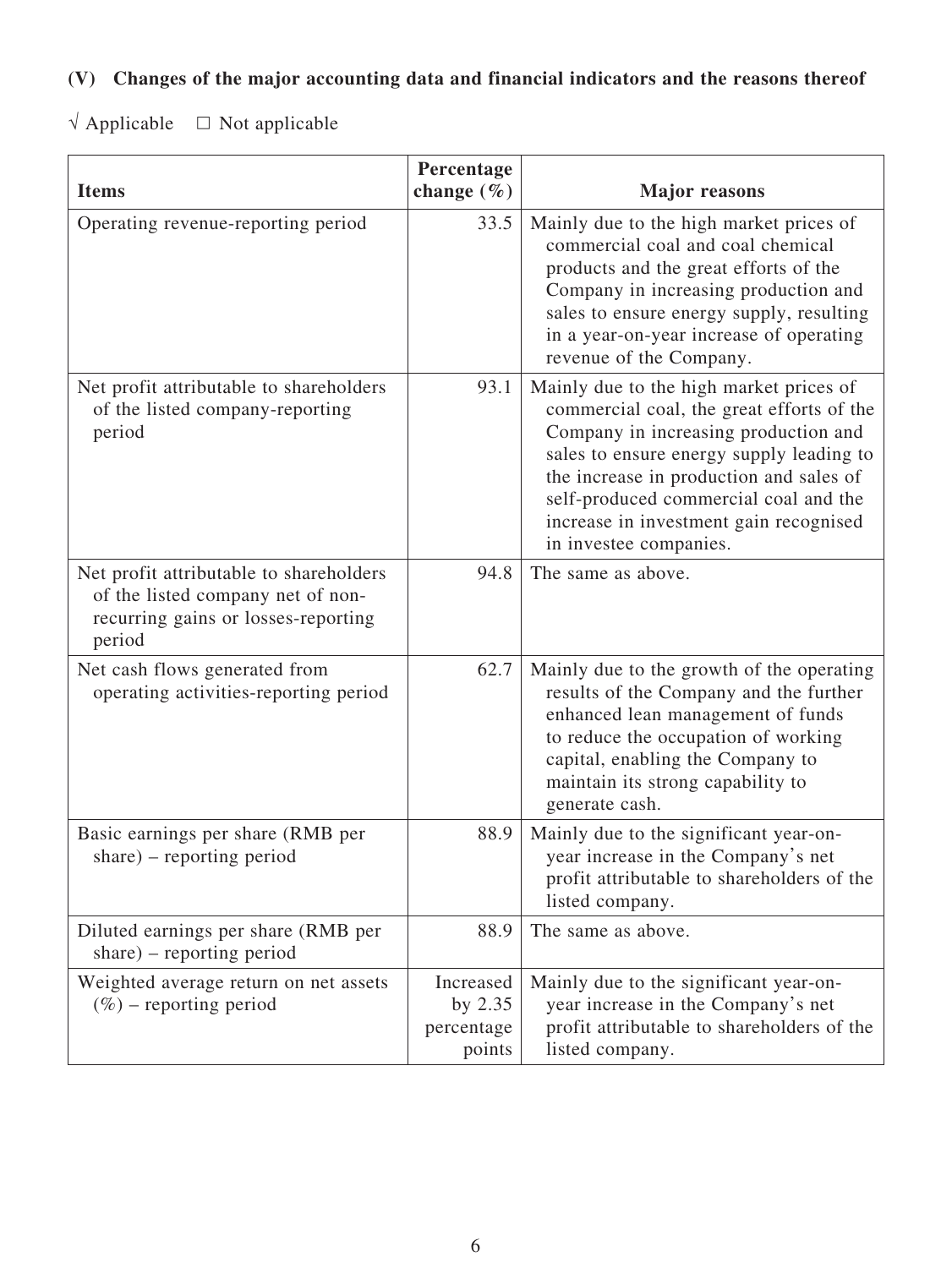# **(VI). Changes in Accounting Items and Analysis of Operational Status of Major Business Sectors**

# **1. Analysis of Accounting Items with Notable Changes**

Unit: RMB' 000

| <b>Items</b>                         | As at 31<br><b>March</b><br>2022/<br><b>January</b><br>to March<br>2022 | As at $31$<br><b>December</b><br>2021/<br><b>January to</b><br><b>March 2021</b> | Percentage             |                                                                                                                                                                                                                                                                                                                                             |
|--------------------------------------|-------------------------------------------------------------------------|----------------------------------------------------------------------------------|------------------------|---------------------------------------------------------------------------------------------------------------------------------------------------------------------------------------------------------------------------------------------------------------------------------------------------------------------------------------------|
| Account receivables                  | 12,330,500                                                              | (Restated)<br>7,768,165                                                          | change $(\% )$<br>58.7 | <b>Major</b> reasons<br>Mainly due to the significant increase                                                                                                                                                                                                                                                                              |
|                                      |                                                                         |                                                                                  |                        | in operational revenue of the Company,<br>leading to the increase in account<br>receivables during the settlement<br>period.                                                                                                                                                                                                                |
| Other current assets                 | 1,785,015                                                               | 3,350,435                                                                        | $-46.7$                | Mainly due to the increase of working<br>capital loans to members other than<br>China Coal Energy by China Coal<br>Finance.                                                                                                                                                                                                                 |
| Construction under<br>development    | 11,737,173                                                              | 19,486,749                                                                       | $-39.8$                | Mainly due to the conversion into fixed<br>assets of the first mining face of the<br>Dahaize Coal Mine Project of China<br>Coal Shaanxi Yulin Energy & Chemical<br>Company Limited and Yilan Third Coal<br>Mine of China Coal Heilongjiang Coal<br>Chemical Company Limited, leading<br>to a decrease of construction under<br>development. |
| Tax expenses and surcharges          | 1,845,585                                                               | 1,294,391                                                                        | 42.6                   | Mainly due to the increase in resources<br>tax levying based on price as a result of<br>the increase in sales volume and sales<br>price of the self-produced coal of the<br>Company.                                                                                                                                                        |
| Research and development<br>expenses | 133,256                                                                 | 81,433                                                                           | 63.6                   | Mainly due to the Company enhancing<br>its technology and innovation, leading<br>to the increase in research and<br>development expenses.                                                                                                                                                                                                   |
| Investment gain                      | 1,265,477                                                               | 828,102                                                                          | 52.8                   | Mainly due to the year-on-year increase<br>in earnings of investee companies,<br>leading to the corresponding increase<br>in investment gain recognised based on<br>the share proportion of the Company in<br>such companies.                                                                                                               |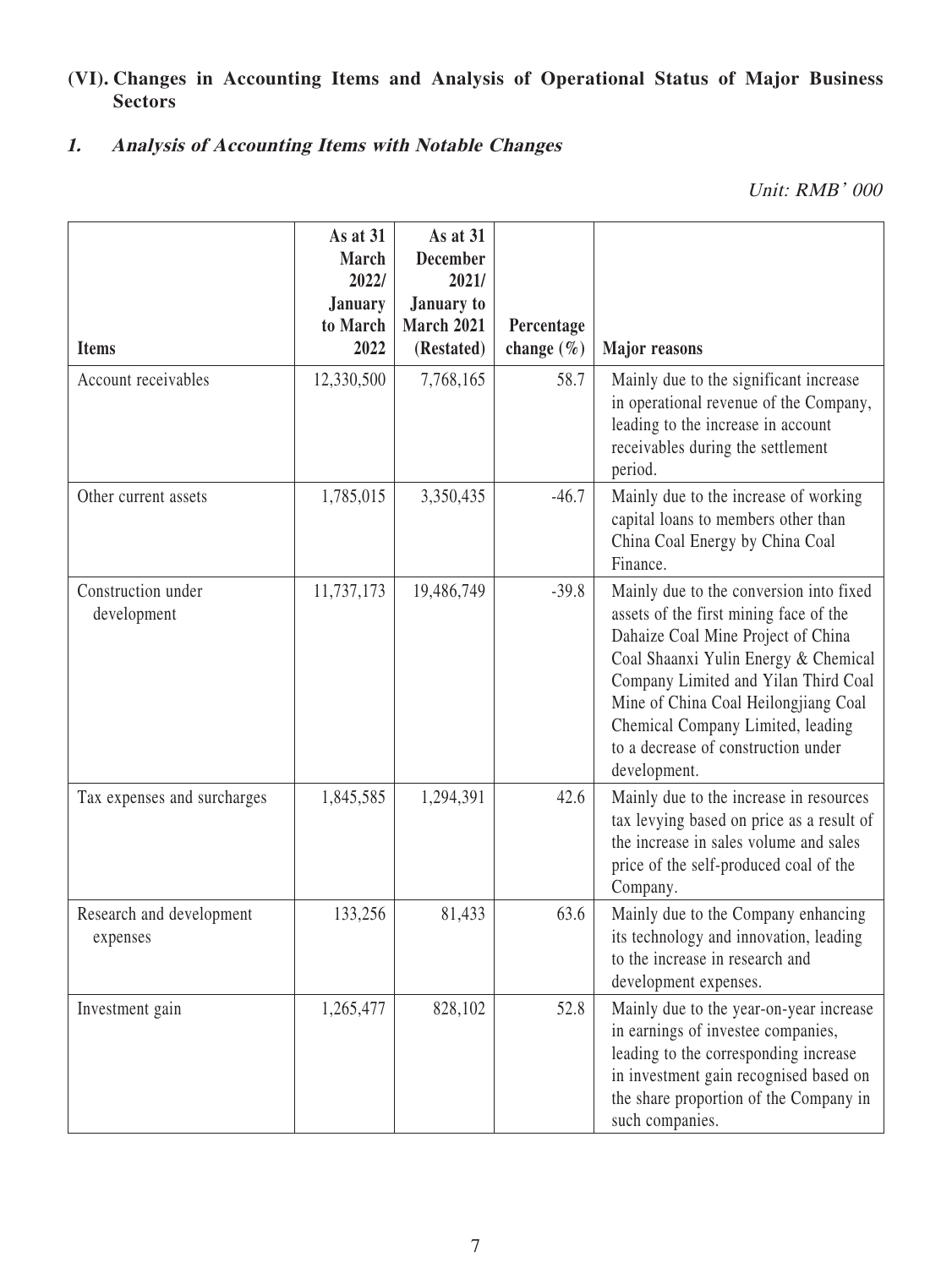#### **2. Revenue, cost and gross profit of coal operations**

For the first quarter of 2022, the Company's coal operations achieved sales revenue of RMB53.612 billion, representing an increase of RMB15.113 billion or 39.3% as compared with RMB38.499 billion for the same period of last year. Among them: sales revenue of self-produced commercial coal was RMB22.404 billion, representing an increase of RMB7.783 billion or 53.2% as compared with RMB14.621 billion for the same period of last year, mainly because the sales price increased by RMB218/tonne year on year, increasing revenue by RMB6.722 billion, and the sales volume of self-produced commercial coal increased by 2.10 million tonnes year on year, increasing revenue by RMB1.061 billion. The sales revenue of proprietary coal trading was RMB31.202 billion, representing an increase of RMB7.330 billion or 30.7% as compared with the RMB23.872 billion for the same period of last year, mainly because the sales price of proprietary coal trading increased by RMB308/tonne year on year, increasing revenue by RMB11.448 billion, and the sales volume decreased by 7.76 million tonnes year on year, decreasing revenue by RMB4.118 billion.

The cost of sales of coal operations was RMB40.620 billion, representing an increase of RMB8.783 billion or 27.6%, as compared to RMB31.837 billion for the same period of last year, of which, the cost of sales of self-produced commercial coal increased by RMB1.511 billion year on year, due to the year-on-year increase of the sales volume of self-produced commercial coal of 2.10 million tonnes and the year-on-year increase of its unit cost of sales of RMB29.77/tonne; the cost of sales of proprietary coal trading increased by RMB7.272 billion year on year, due to the combined effects of the year-on-year increase of the unit cost of sales of proprietary coal trading of RMB305/ tonne and the year-on-year decrease of its sales volume of 7.76 million tonnes.

In the first quarter of 2022, as the production and sales scale of self-produced commercial coal of the Company expanded and the market sales price increased significantly, the coal operations achieved a gross profit of RMB12.992 billion, representing an increase of RMB6.330 billion or 95.0%, as compared with RMB6.662 billion for the same period of last year.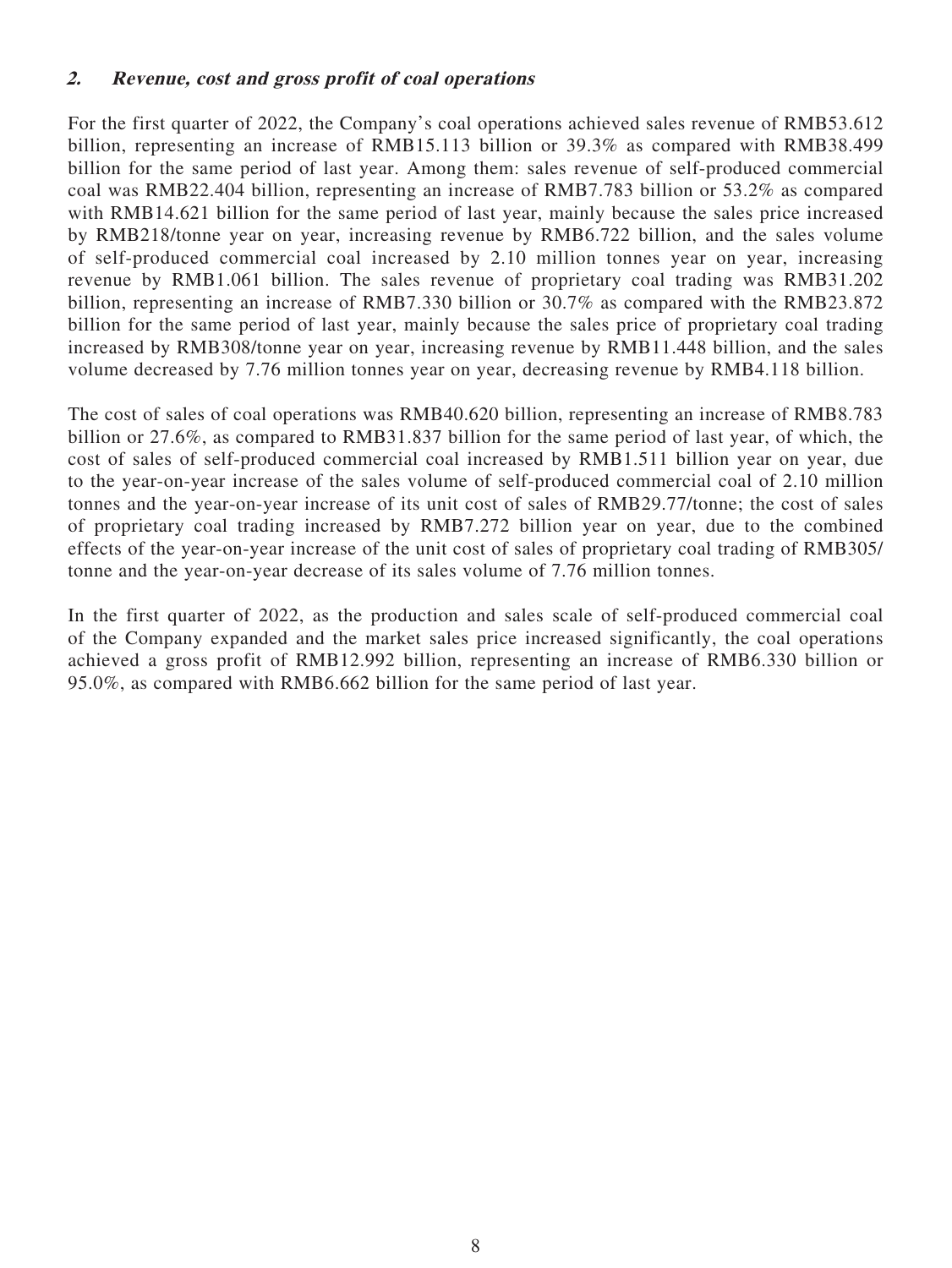# **3. Coal sales volume and selling prices before netting of inter-segmental sales and the yearon-year changes**

Currency: RMB

|    |                            |                                     |                                               |                                            | January to                                     |                                            | Year-on-year                                   |                                            |                                   |                                   |
|----|----------------------------|-------------------------------------|-----------------------------------------------|--------------------------------------------|------------------------------------------------|--------------------------------------------|------------------------------------------------|--------------------------------------------|-----------------------------------|-----------------------------------|
|    |                            | January to<br>March 2022            |                                               | March 2021<br>(Restated)                   |                                                | Increase/decrease<br>in amount             |                                                | Increase/decrease<br>in percentage         |                                   |                                   |
|    | <b>Items</b>               |                                     | <b>Sales</b><br>volume<br>(10,000)<br>tonnes) | <b>Selling</b><br>price<br>(RMB/<br>(tonne | <b>Sales</b><br>volume<br>(10,000)<br>(tonnes) | <b>Selling</b><br>price<br>(RMB/<br>(tonne | <b>Sales</b><br>volume<br>(10,000)<br>(tonnes) | <b>Selling</b><br>price<br>(RMB/<br>tonne) | <b>Sales</b><br>volume<br>$(\% )$ | <b>Selling</b><br>price<br>$(\%)$ |
| I. | Self-produced commercial   | Total                               | 3,081                                         | 727                                        | 2,871                                          | 509                                        | 210                                            | 218                                        | 7.3                               | 42.8                              |
|    | coal                       | Thermal coal<br>$($ [] $)$          | 2,756                                         | 615                                        | 2,552                                          | 458                                        | 204                                            | 157                                        | 8.0                               | 34.3                              |
|    |                            | Domestic sale                       | 2,756                                         | 615                                        | 2,552                                          | 458                                        | 204                                            | 157                                        | 8.0                               | 34.3                              |
|    |                            | Coking coal<br>(II)                 | 325                                           | 1,681                                      | 319                                            | 919                                        | 6                                              | 762                                        | 1.9                               | 82.9                              |
|    |                            | Domestic sale                       | 325                                           | 1,681                                      | 319                                            | 919                                        | 6                                              | 762                                        | 1.9                               | 82.9                              |
| Ш. | Proprietary coal trading   | Total                               | 3,720                                         | 839                                        | 4,496                                          | 531                                        | $-776$                                         | 308                                        | $-17.3$                           | 58.0                              |
|    |                            | Domestic resale<br>(I)              | 3,708                                         | 836                                        | 4,428                                          | 531                                        | $-720$                                         | 305                                        | $-16.3$                           | 57.4                              |
|    |                            | Self-operated<br>(II)<br>$exports*$ | 8                                             | 2,040                                      | 12                                             | 1,091                                      | $-4$                                           | 949                                        | $-33.3$                           | 87.0                              |
|    |                            | (III) Import trading                | $\overline{4}$                                | 1,029                                      | 56                                             | 402                                        | $-52$                                          | 627                                        | $-92.9$                           | 156.0                             |
|    | III. Import and export and | Total                               | 156                                           | 4                                          | 304                                            | $\overline{2}$                             | $-148$                                         | $\overline{2}$                             | $-48.7$                           | 100.0                             |
|    | domestic agency $\star$    | Domestic agency<br>(I)              | 154                                           | 4                                          | 304                                            | $\overline{2}$                             | $-150$                                         | $\overline{2}$                             | $-49.3$                           | 100.0                             |
|    |                            | (II) Export agency                  | $\overline{2}$                                | 23                                         | ☆                                              | ☆                                          | $\overline{2}$                                 | $\overline{\phantom{0}}$                   | 100.0                             | $\overline{\phantom{0}}$          |

\* : Briquette export.

★: Selling price is agency service fee.

☆: N/A for the period.

Note: Sales volume of the commercial coal is before netting of inter-segmental sales within the Company which was 4.35 million tonnes in the first quarter of 2022 and 4.44 million tonnes in the first quarter of 2021.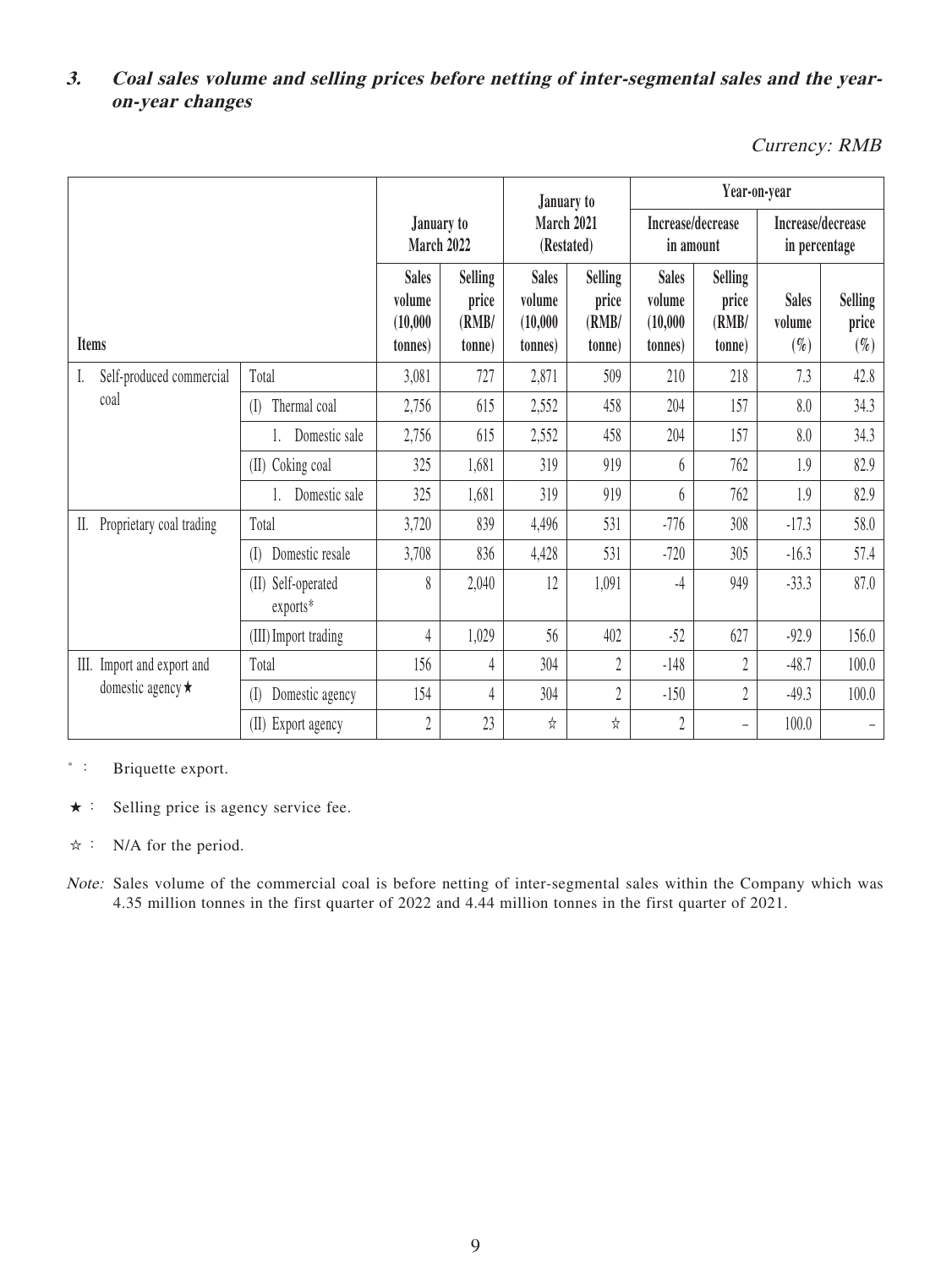|                                                        |                                        |                                                      | Year-on-year                       |                                                  |  |
|--------------------------------------------------------|----------------------------------------|------------------------------------------------------|------------------------------------|--------------------------------------------------|--|
| <b>Items</b>                                           | <b>January to</b><br><b>March 2022</b> | <b>January to</b><br><b>March 2021</b><br>(Restated) | Increase/<br>decrease<br>in amount | Increase/<br>decrease in<br>percentage<br>$(\%)$ |  |
| Materials costs                                        | 59.90                                  | 50.74                                                | 9.16                               | 18.1                                             |  |
| Staff costs                                            | 42.95                                  | 28.81                                                | 14.14                              | 49.1                                             |  |
| Depreciation and amortization                          | 49.37                                  | 52.30                                                | $-2.93$                            | $-5.6$                                           |  |
| Repair expenses                                        | 15.70                                  | 10.50                                                | 5.20                               | 49.5                                             |  |
| Outsourced mining engineering fee                      | 32.83                                  | 36.41                                                | $-3.58$                            | $-9.8$                                           |  |
| Transportation costs and port expenses                 | 68.98                                  | 68.66                                                | 0.32                               | 0.5                                              |  |
| Other costs $\star$                                    | 43.32                                  | 35.86                                                | 7.46                               | 20.8                                             |  |
| Unit cost of sales of self-produced commercial<br>coal | 313.05                                 | 283.28                                               | 29.77                              | 10.5                                             |  |

Unit: RMB/tonne Currency: RMB

★: Other costs include the environmental restoration expenses arising from coal mining, and the expenditures for the sporadic projects incurred in direct relation to coal production and the provisions of unused security fee and maintenance fee.

In the first quarter of 2022, the Company's unit cost of sales of self-produced commercial coal was RMB313.05/tonne, representing a year-on-year increase of RMB29.77/tonne or 10.5%, which was mainly attributable to the increase in the materials consumed as the Company increased its efforts to strip the open-pit mines and excavate the underground mines for enhancing the continuous production; the increase in the material costs per tonne of coal as procurement prices of diesel and electricity that are largely used in the production process increased; the year-onyear increase in staff cost per tonne of coal due to the Company's reasonable adjustments to the salaries of employees based on operating results, cashing in the special award for coal supply guarantee as well as strengthening of the establishment of its own coal production team in each mining area to gradually reduce the outsourced labor based on the policy requirements; the yearon-year decrease in relevant depreciation and amortization amounts after the provisions of the impairments on relevant coal segment assets by the Company in 2021 as well as the year-on-year decrease in depreciation and amortization costs per tonne of coal due to the dilution effect on the increase of the output of self-produced commercial coal; the year-on-year increase in maintenance expenses per tonne of coal due to the increase in daily repair and maintenance costs for longcycle operation of production equipment at the Company's mine sites; the year-on-year decrease in outsourced mining engineering volumes based on the production organization arrangement and the aforementioned promotion of the formation of its own coal production team, as well as the year-on-year decrease in unit outsourced mining engineering fee due to the dilution effect on the increase of the output of self-produced commercial coal; the year-on-year increase in other costs such as special funds balance cost per tonne of coal due to the year-on-year decrease in the Company's special funds expenditure.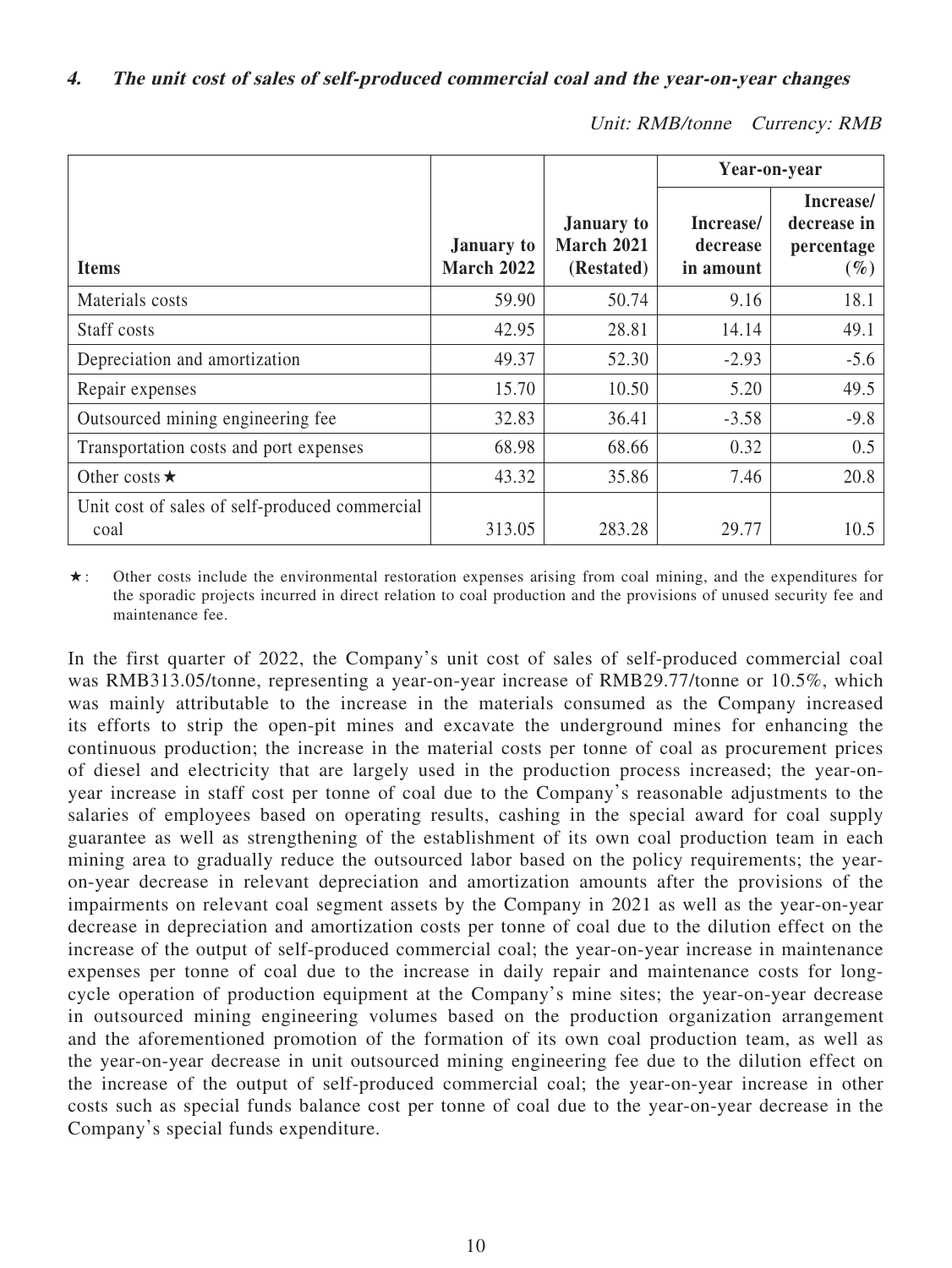Currency: RMB

|                                                                     |                                                |                                            |                                               |                                            | Year-on-year                                  |                                            |                                    |                            |
|---------------------------------------------------------------------|------------------------------------------------|--------------------------------------------|-----------------------------------------------|--------------------------------------------|-----------------------------------------------|--------------------------------------------|------------------------------------|----------------------------|
|                                                                     | January to<br>March 2022                       |                                            | March 2021                                    | January to                                 | Increase/decrease<br>in amount                |                                            | Increase/decrease<br>in percentage |                            |
| <b>Items</b>                                                        | <b>Sales</b><br>Volume<br>(10,000)<br>(tonnes) | <b>Selling</b><br>price<br>(RMB/<br>(tonne | <b>Sales</b><br>Volume<br>(10,000)<br>(tonnes | <b>Selling</b><br>price<br>(RMB/<br>(tonne | <b>Sales</b><br>Volume<br>(10,000)<br>tonnes) | <b>Selling</b><br>price<br>(RMB/<br>tonne) | <b>Sales</b><br>volume<br>$(\%)$   | Selling<br>price<br>$(\%)$ |
| Polyolefin<br>(I)                                                   | 32.9                                           | 7,703                                      | 38.6                                          | 7,444                                      | $-5.7$                                        | 259                                        | $-14.8$                            | 3.5                        |
| Polyethylene                                                        | 16.4                                           | 7,878                                      | 19.5                                          | 7,321                                      | $-3.1$                                        | 557                                        | $-15.9$                            | 7.6                        |
| Polypropylene<br>2.                                                 | 16.5                                           | 7,528                                      | 19.1                                          | 7,569                                      | $-2.6$                                        | $-41$                                      | $-13.6$                            | $-0.5$                     |
| (II) Urea                                                           | 59.8                                           | 2,596                                      | 63.7                                          | 1,927                                      | $-3.9$                                        | 669                                        | $-6.1$                             | 34.7                       |
| (III) Methanol                                                      | 49.3                                           | 1,858                                      | 24.3                                          | 1,598                                      | 25.0                                          | 260                                        | 102.9                              | 16.3                       |
| Of which: Inter-segment self-<br>consumption volume $\blacklozenge$ | 39.9                                           | 1,875                                      | 19.8                                          | 1,649                                      | 20.1                                          | 226                                        | 101.5                              | 13.7                       |
| External sales                                                      | 9.4                                            | 1,788                                      | 4.5                                           | 1,375                                      | 4.9                                           | 413                                        | 108.9                              | 30.0                       |

◆: The amount of inter-segmental self-consumption volume mainly represents the supply of methanol by Inner Mongolia China Coal Yuanxing Energy Chemical Company Limited (內蒙古中煤遠興能源化工有限公司), China Coal Shaanxi Yulin Energy & Chemical Company Limited (中煤陝西榆林能源化工有限公司) and China Coal Ordos Energy Chemical Company Limited (中煤鄂爾多斯能源化工有限公司) to Inner Mongolia China Coal Mengda New Energy & Chemical Company Limited (內蒙古中煤蒙大新能源化工有限公司).

## **6. Unit cost of sales of major coal chemical products and year-on-year changes**

Unit: RMB/tonne Currency: RMB

|                     |                                        |                                                      | Year-on-year                       |                                                  |
|---------------------|----------------------------------------|------------------------------------------------------|------------------------------------|--------------------------------------------------|
| <b>Items</b>        | <b>January to</b><br><b>March 2022</b> | <b>January to</b><br><b>March 2021</b><br>(Restated) | Increase/<br>decrease in<br>amount | Increase/<br>decrease in<br>percentage<br>$(\%)$ |
| Polyolefin<br>(I)   | 6,635                                  | 5,836                                                | 799                                | 13.7                                             |
| Polyethylene        | 6,704                                  | 5,876                                                | 828                                | 14.1                                             |
| 2.<br>Polypropylene | 6,568                                  | 5,795                                                | 773                                | 13.3                                             |
| (II) Urea           | 1,714                                  | 1,282                                                | 432                                | 33.7                                             |
| (III) Methanol      | 1,752                                  | 1,268                                                | 484                                | 38.2                                             |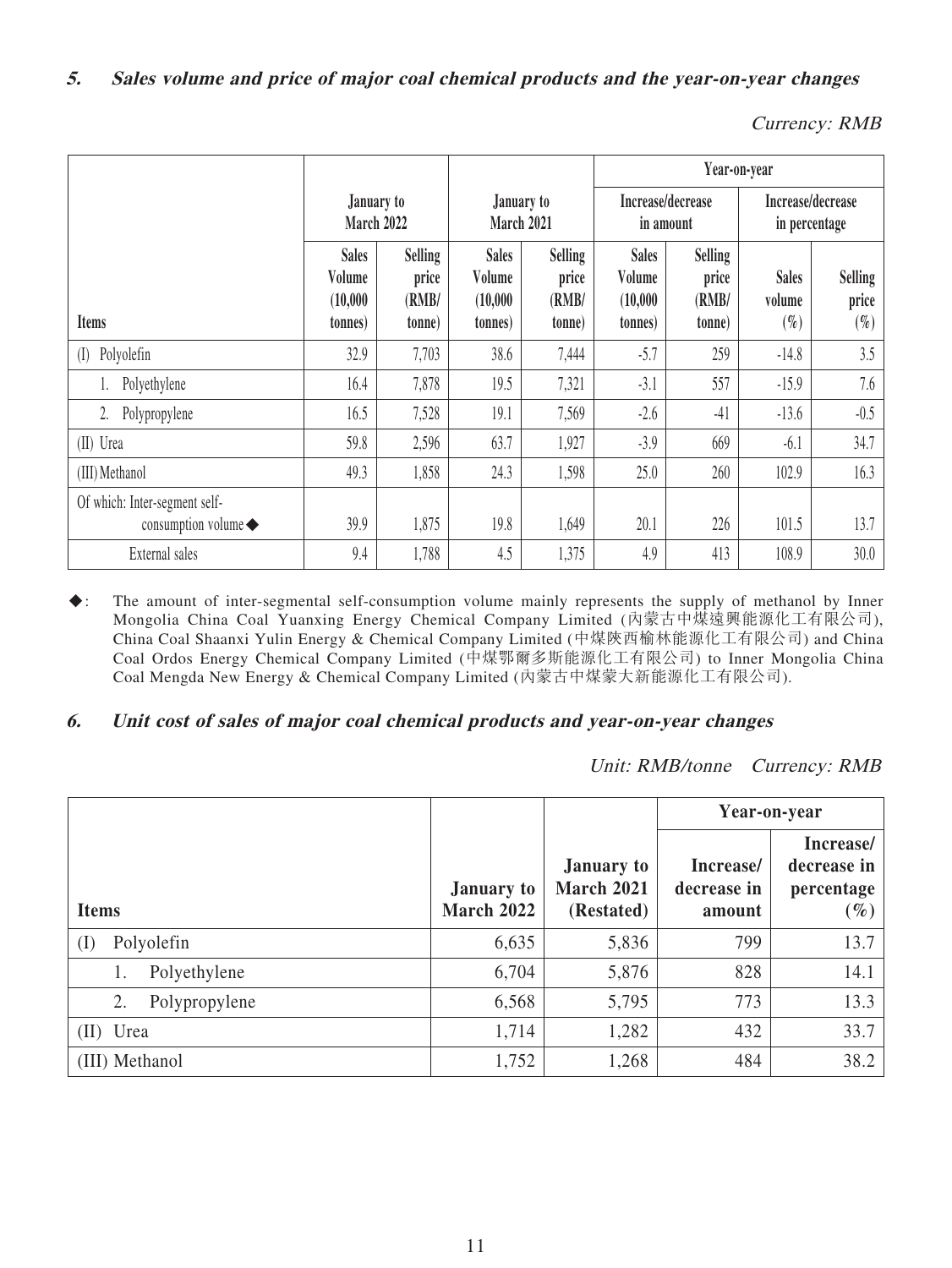# **II. INFORMATION OF SHAREHOLDERS**

**(I) Table of the total number of shareholders of ordinary shares and shareholders of preference shares with voting rights restored and shareholding of top ten shareholders**

Unit: shares

| Total number of shareholders of ordinary<br>shares at the end of the Reporting Period | 128,315                                     | Total number of shareholders of preference shares with<br>voting rights restored at the end of the Reporting Period<br>(if any) |                               |                                                                   |               |                                     |  |
|---------------------------------------------------------------------------------------|---------------------------------------------|---------------------------------------------------------------------------------------------------------------------------------|-------------------------------|-------------------------------------------------------------------|---------------|-------------------------------------|--|
|                                                                                       | Particulars of top 10 shareholders          |                                                                                                                                 |                               |                                                                   |               |                                     |  |
|                                                                                       | Nature of                                   | Number of                                                                                                                       | Percentage of<br>Shareholding | <b>Number</b><br>of shares<br>subject to<br>trading<br>moratorium |               | Shares pledged,<br>marked or frozen |  |
| Name of shareholders                                                                  | shareholders                                | shares held                                                                                                                     | held $(\% )$                  | held                                                              | <b>Status</b> | <b>Number</b>                       |  |
| China National Coal Group Corporation                                                 | State-owned legal<br>person                 | 7,605,207,608                                                                                                                   | 57.36%                        |                                                                   | Nil           | $\overline{0}$                      |  |
| HKSCC NOMINEES LIMITED                                                                | Overseas legal<br>person                    | 3,957,167,108                                                                                                                   | 29.85%                        | $\equiv$                                                          | Unknown       |                                     |  |
| China Securities Finance<br>Corporation Limited<br>(中國證券金融股份有限公司)                     | State-owned legal<br>person                 | 335, 624, 355                                                                                                                   | 2.53%                         |                                                                   | Nil           | $\overline{0}$                      |  |
| China Coal Hong Kong Limited<br>(中煤能源香港有限公司)                                          | State-owned legal<br>person                 | 132,351,000                                                                                                                     | 1.00%                         | $\overline{\phantom{0}}$                                          | Nil           | $\theta$                            |  |
| Hong Kong Securities Clearing<br>Company Limited                                      | Overseas legal<br>person                    | 118,082,909                                                                                                                     | 0.89%                         |                                                                   | Nil           | $\theta$                            |  |
| Central Huijin Asset Management Company Ltd.<br>(中央匯金資產管理有限責任公司)                      | State-owned legal<br>person                 | 65,745,241                                                                                                                      | 0.50%                         | $\overline{\phantom{0}}$                                          | Nil           | $\theta$                            |  |
| Li Zewen $(\frac{2}{3})$ (李澤文)                                                        | Domestic natural<br>person                  | 33,127,500                                                                                                                      | 0.25%                         | ÷                                                                 | Nil           | $\theta$                            |  |
| Xu Kaidong (徐開東)                                                                      | Domestic natural<br>person                  | 31,884,600                                                                                                                      | 0.24%                         | $\overline{\phantom{0}}$                                          | Nil           | $\theta$                            |  |
| Li Qingsheng (李清生)                                                                    | Domestic natural<br>person                  | 22,541,414                                                                                                                      | 0.17%                         | $\overline{\phantom{0}}$                                          | Nil           | $\overline{0}$                      |  |
| Hong Dong Hua Qing Coal Chemical<br>Company Limited<br>(洪洞華清煤焦化學有限公司)                 | Domestic non<br>state-owned<br>legal person | 19,087,166                                                                                                                      | 0.14%                         |                                                                   | Nil           | $\overline{0}$                      |  |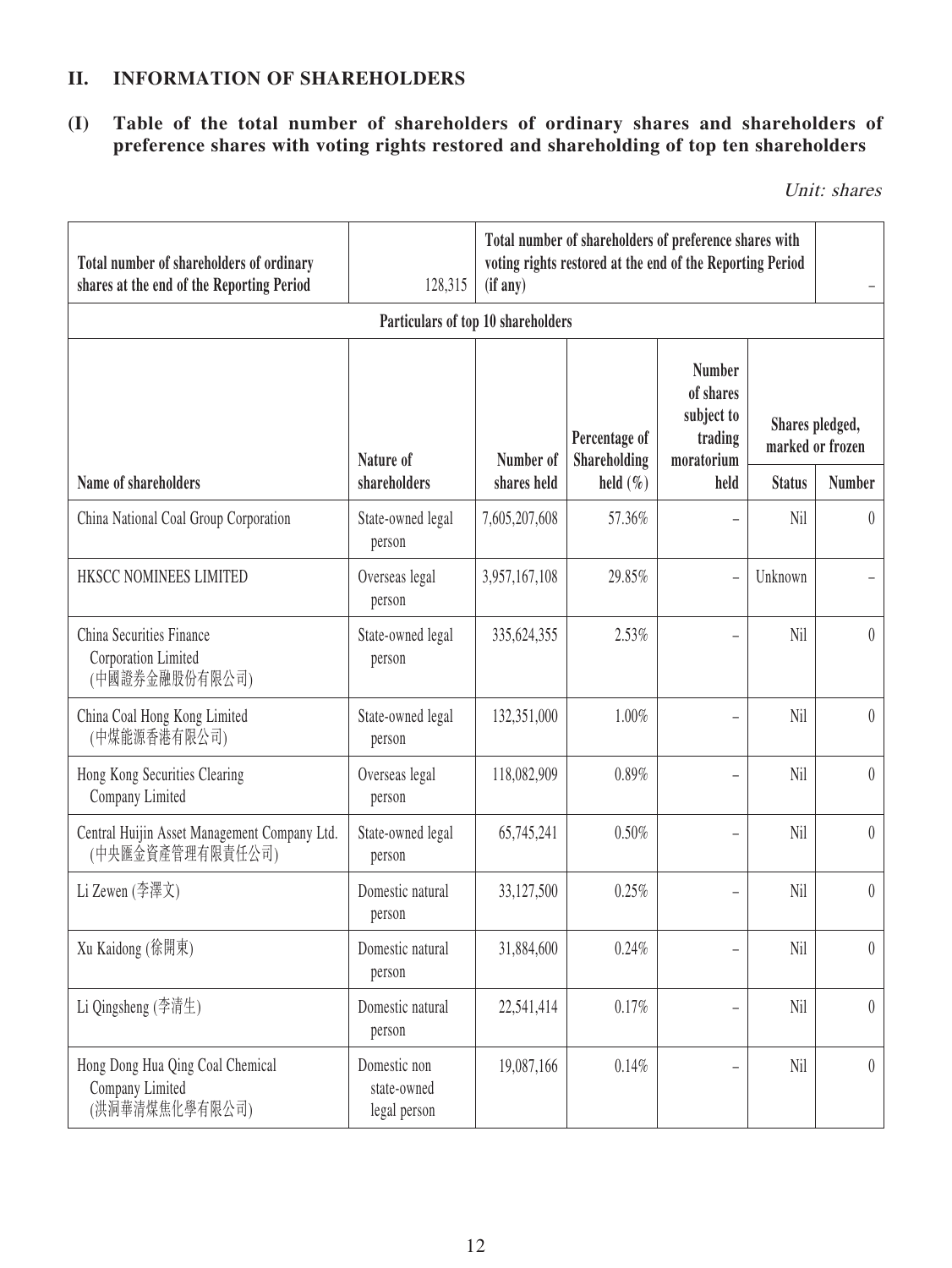| Particulars of top 10 shareholders not subject to trading moratorium                                                                                                                  |                                                                                                                                                                                                                                                                    |                                       |               |  |  |
|---------------------------------------------------------------------------------------------------------------------------------------------------------------------------------------|--------------------------------------------------------------------------------------------------------------------------------------------------------------------------------------------------------------------------------------------------------------------|---------------------------------------|---------------|--|--|
|                                                                                                                                                                                       | <b>Number of listed</b><br>shares held not<br>subject to trading                                                                                                                                                                                                   | <b>Type and number of Shares</b>      |               |  |  |
| <b>Name of Shareholder</b>                                                                                                                                                            | moratorium                                                                                                                                                                                                                                                         | <b>Type</b>                           | <b>Number</b> |  |  |
| China National Coal Group Corporation                                                                                                                                                 | 7,605,207,608                                                                                                                                                                                                                                                      | Ordinary shares<br>denominated in RMB | 7,605,207,608 |  |  |
| HKSCC NOMINEES LIMITED                                                                                                                                                                | 3,957,167,108                                                                                                                                                                                                                                                      | Overseas listed<br>foreign shares     | 3,957,167,108 |  |  |
| China Securities Finance Corporation Limited<br>(中國證券金融股份有限公司)                                                                                                                        | 335,624,355                                                                                                                                                                                                                                                        | Ordinary shares<br>denominated in RMB | 335, 624, 355 |  |  |
| China Coal Hong Kong Limited<br>(中煤能源香港有限公司)                                                                                                                                          | 132,351,000                                                                                                                                                                                                                                                        | Overseas listed<br>foreign shares     | 132,351,000   |  |  |
| Hong Kong Securities Clearing Company Limited                                                                                                                                         | 118,082,909                                                                                                                                                                                                                                                        | Ordinary shares<br>denominated in RMB | 118,082,909   |  |  |
| Central Huijin Asset Management Ltd.<br>(中央匯金資產管理有限責任公司)                                                                                                                              | 65,745,241                                                                                                                                                                                                                                                         | Ordinary shares<br>denominated in RMB | 65,745,241    |  |  |
| Li Zewen (李澤文)                                                                                                                                                                        | 33,127,500                                                                                                                                                                                                                                                         | Ordinary shares<br>denominated in RMB | 33,127,500    |  |  |
| Xu Kaidong (徐開東)                                                                                                                                                                      | 31,884,600                                                                                                                                                                                                                                                         | Ordinary shares<br>denominated in RMB | 31,884,600    |  |  |
| Li Qingsheng (李清生)                                                                                                                                                                    | 22,541,414                                                                                                                                                                                                                                                         | Ordinary shares<br>denominated in RMB | 22,541,414    |  |  |
| Hong Dong Hua Qing Coal Chemical<br>Company Limited<br>(洪洞華清煤焦化學有限公司)                                                                                                                 | 19,087,166                                                                                                                                                                                                                                                         | Ordinary shares<br>denominated in RMB | 19,087,166    |  |  |
| Explanations on affiliated relationship or parties acting in<br>concert among the above-mentioned shareholders                                                                        | China Coal Hong Kong Limited (中煤能源香港有限公司) is a<br>wholly-owned subsidiary of China Coal Group (中煤集團), the<br>controlling shareholder of the Company. It is not certain if any of<br>the other shareholders are affiliated or acting in concert with each<br>other. |                                       |               |  |  |
| Details of top ten shareholders and top 10 shareholders not<br>subject to trading moratorium participating in securities<br>margin trading and short selling and refinancing (if any) | Nil                                                                                                                                                                                                                                                                |                                       |               |  |  |

- Notes: The above tables of particulars of top 10 shareholders and particulars of top 10 shareholders not subject to trading moratorium are based on the followings:
	- (1) The above information was prepared in accordance with the register of shareholders of the Company as at 31 March 2022 provided by the China Securities Depository and Clearing Corporation Limited Shanghai Branch and Computershare Hong Kong Investor Services Limited.
	- (2) The A shares held by Hong Kong Securities Clearing Company Limited are held on behalf of various customers.
	- (3) The H shares held by HKSCC Nominees Limited are held on behalf of various customers.

As at 31 March 2022, according to the disclosure of interests published on the website of HKSE, Funde Sino Life Insurance Co., Ltd. had long positions in 2,012,858,147 H shares of the Company.